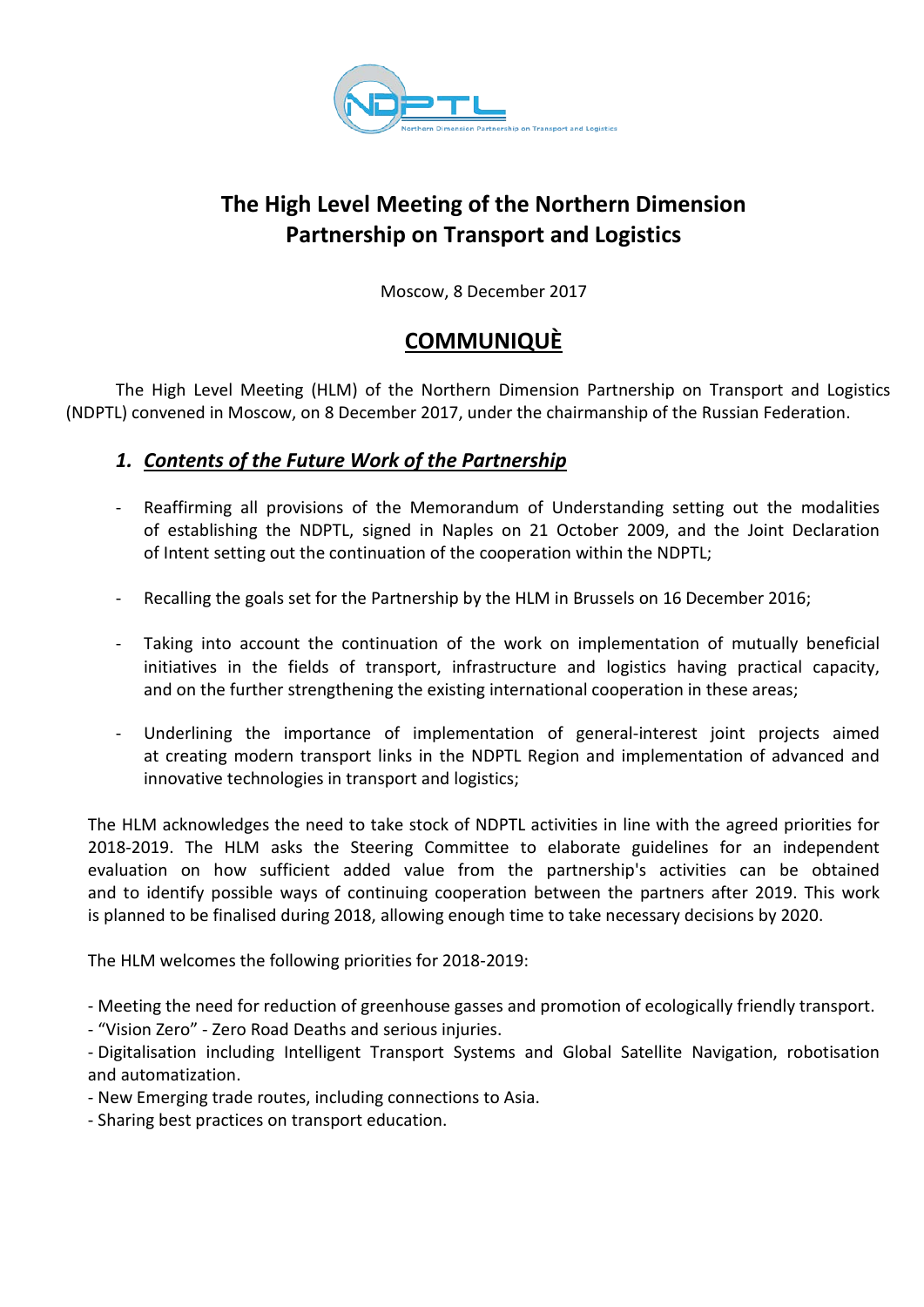## *2. NDPTL Regional Network*

- Recalling the conclusions of the HLM held in Oslo in 2012 on the NDPTL Regional Network being the basis for the concrete work conducted by the Partnership, providing the general priority guidelines for the NDPTL activities;
- Following the statement of the HLM in Moscow on 23 November 2011, welcoming the efforts made to define the NDPTL Network and requesting the SC to identify projects having a high cross-regional added value and reflecting the parties´ interests in a balanced way;
- In order to foster synergies and enhance cooperation with other initiatives active in the Northern Dimension region;

The HLM encourages the Steering Committee to ensure that the NDPTL Regional Network reflects the changes in the national and international transport networks in the Northern Dimension Area.

### *3. NDPTL Support Fund*

- Recalling the main and specific goals of the Partnership;
- Underlining the importance of the practical nature of the Partnership;
- Welcoming the activities of the Support Fund so far for conducting the practical work within the scope of the NDPTL activity;

The HLM emphasises that project activity is one of the priorities of the NDPTL´s work.

The HLM underlines that the Fund is to serve the fulfilment of the main and specific goals of the Partnership and recognises that it can contribute to accelerate the implementation, preparation and/or monitoring of transport and logistics -related functions in the region.

The HLM expresses its gratitude to the partners who have financially supported the Fund.

#### *4. NDPTL Secretariat*

Recalling the decisions of the HLM's 2015 and 2016, held, respectively, in Oslo and Brussels;

The HLM expresses gratitude to the Steering Committee for finding and reaching an agreement on solutions needed to secure operation of the NDPTL Secretariat.

The HLM calls on the partners to fulfill all necessary measures identified and elaborated by the SC in regard of the Secretariat´s work.

#### *5. Co-operation with other initiatives*

Recalling the agreement of the Northern Dimension Ministerial Meeting of 18 February 2013, to seek a more systematic approach to co-operation in the Northern Dimension region;